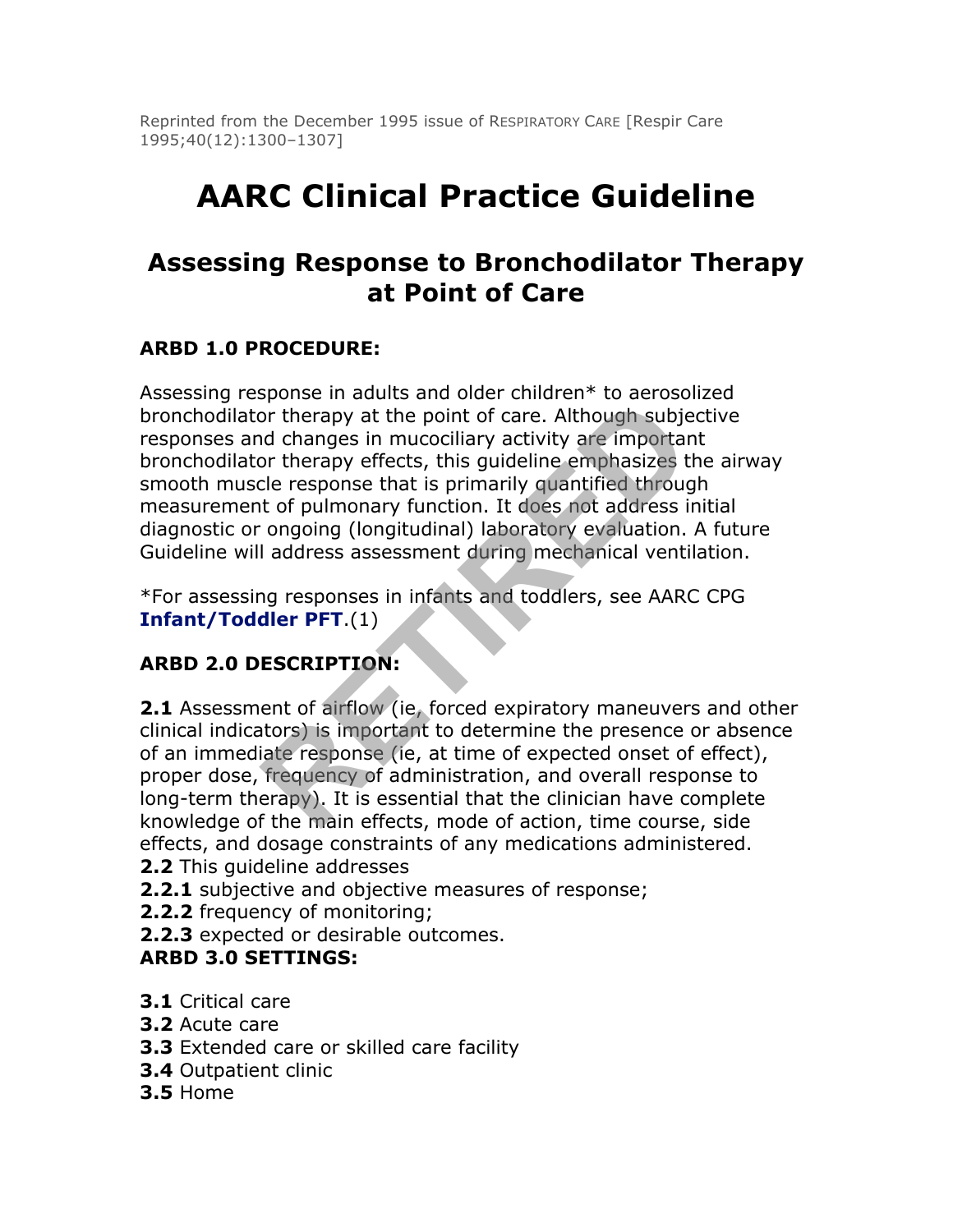#### **3.6** Pulmonary rehabilitation program **ARBD 4.0 INDICATIONS:**

Assessment of airflow and other clinical indicators are indicated when the need exists

**4.1** to confirm the appropriateness of therapy;(2-4)

**4.2** to individualize the patient's medication dose per treatment and/or frequency of administration;(2-7)

**4.3** to help determine patient status during acute and long-term pharmacologic therapy;(2,8-10)

**4.4** to determine a need for change in therapy (dose, frequency, or type of medication).(2,11)

## **ARBD 5.0 CONTRAINDICATIONS:**

When patients present in acute, severe distress, some assessment maneuvers may be contraindicated or should be postponed until therapy (eg, bronchodilator treatment) and supportive measures (eg, oxygen therapy) have been instituted. **CONTRAINDICATIONS:**<br>
ts present in acute, severe distress, some asset are present in acute, severe distress, some asset are presented by the contraindicated or should be postponed<br>
bronchodilator treatment) and supportive

# **ARBD 6.0 HAZARDS/COMPLICATIONS:**

Hazards and complications include

**6.1** those associated with deep inhalation and forced exhalation

**6.1.1** bronchoconstriction(12,13)

**6.1.2** airway collapse(14)

**6.1.3** paroxysmal coughing with or without syncope;(15,16)

**6.2** inherent hazards or complications of specific assessment procedures (ie, arterial puncture, esophageal balloons, forced exhalations). $(16,17)$ 

# **ARBD 7.0 LIMITATIONS OF PROCEDURE OR DEVICE:**

**7.1** Conventional spirometry:

- **7.1.1** cost and accessibility
- **7.1.2** the patient's inability to perform forced vital capacity.
- **7.2** Peak-flow measurement

**7.2.1** Patient's inability to perform peak-flow maneuver or forced expiration.

**7.2.2** The accuracy and reproducibility of peak-flow meters may vary among models and among units of the same model.(2,18-22)

**7.2.2.1** For consistency and reproducibility of results the same device (unit) should be used for a given patient.(2,21)

**7.2.2.2** If peak-flow meter is changed, the patient's range should be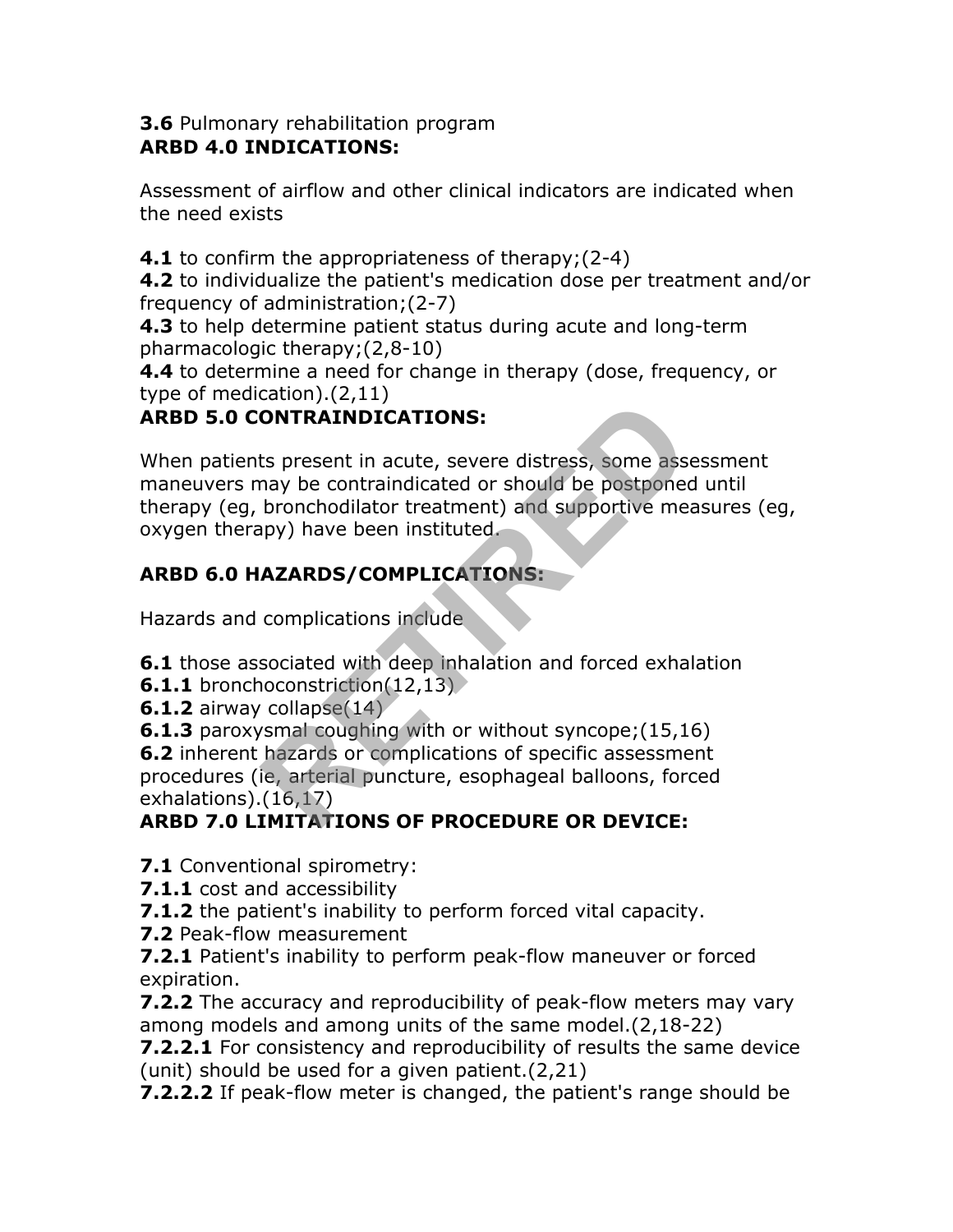re-established because of variability among units and models.

**7.2.2.3** Peak flow measurement primarily reflects changes in upper airway conductance and may be of limited use in evaluation of changes in peripheral airway conductance.(23,24)

**7.2.2.4** Evaluation of peak flow performance is subjective,(25) and, therefore, acceptability criteria are lacking. Because the maneuver is effort and volume dependent, the patient must be encouraged to perform as vigorously as clinically feasible (Three trials are desirable, with the best reported). Nose clips are not necessary, and the standing position is preferred.

**7.3** The results of subjective evaluation may be difficult to interpret consistently. A validated dyspnea rating scale may be useful.(26-30) **7.3.1** Breath sound interpretation(31-34)

**7.3.2** Symptoms (eg, dyspnea)(27-29)

**7.4** The presence of an artificial airway increases resistance and, thus, increases work of breathing in the spontaneously breathing patient and may limit inspiratory and expiratory flows.(35,36)

**7.5** Techniques for monitoring response to bronchodilator in intubated, mechanically ventilated patients are different (eg, the flow-volume curve generated through an intubated airway may be difficult to interpret).(37-40) Accuracy and reproducibility of results may be affected by the mental and physical condition of the patient.(41) The measurement technology and, therefore, the results may vary from ventilator to ventilator.(40) Bronchodilator administration and assessment of response in the MV patient will be further addressed in a separate guideline. From (eg, dyspnea)(27-29)<br>
ence of an artificial airway increases resistance<br>
rk of breathing in the spontaneously breathing<br>
piratory and expiratory flows.(35,36)<br>
les for monitoring response to bronchodilator<br>
ventilated

#### **ARBD 8.0 ASSESSMENT OF NEED**

**8.1** Response to therapy should be evaluated in all patients receiving bronchodilator therapy. (However, patient's in severe distress may need immediate treatment that precludes establishing a quantitative baseline).

**8.2** Assessment of response must be made with due regard for the patient's history, clinical presentation, and results of physical exam. **ARBD 9.0 ASSESSMENT OF OUTCOME**

Assessment of outcome answers the question How did assessment of the effect of bronchodilator therapy impact on patient management?

- **9.1** Action based on results of assessment
- **9.1.1** Increase or decrease in dose and/or frequency
- **9.1.2** Change medications
- **9.1.3** Add medications
- **9.1.4** Continue regimen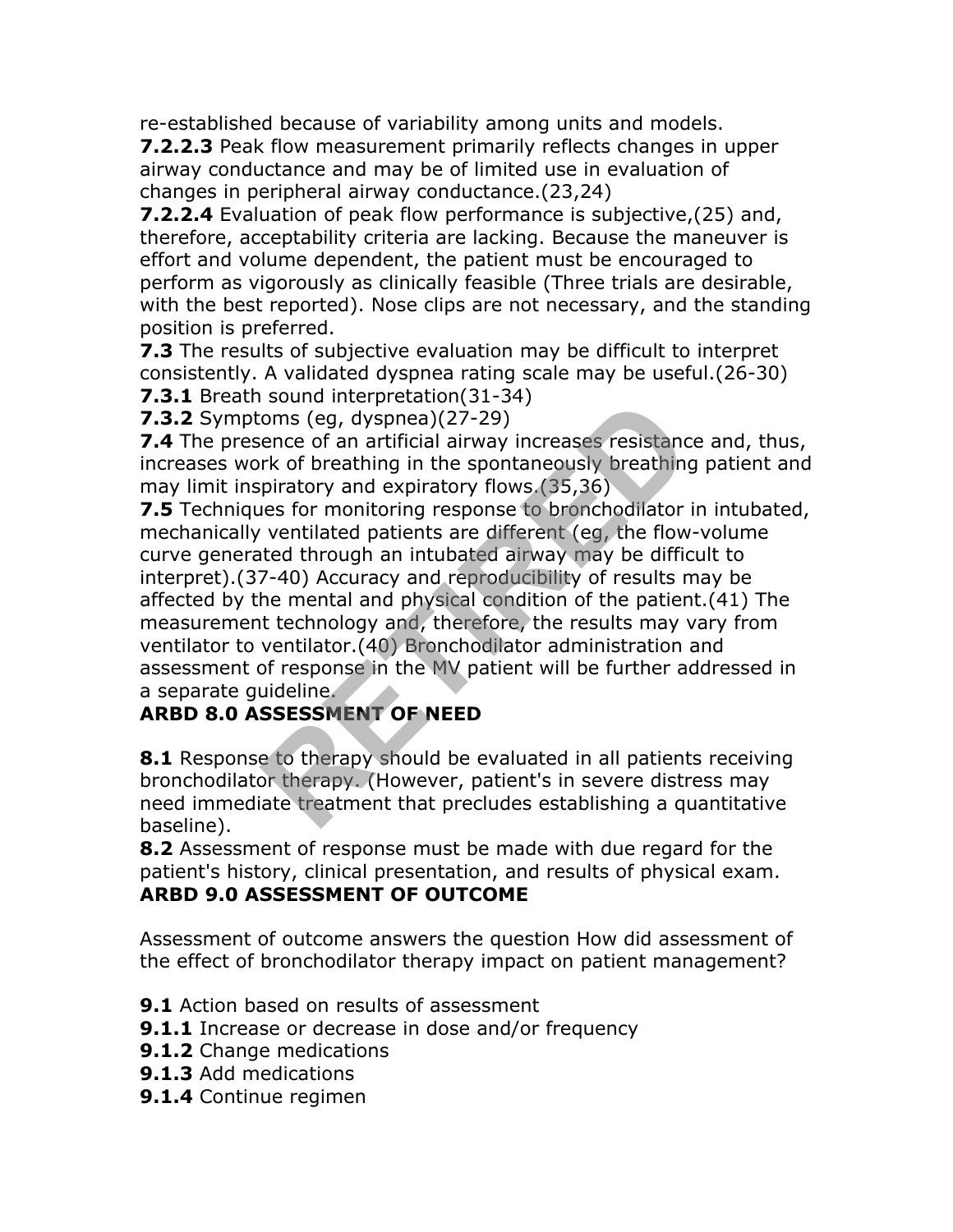#### **9.1.5** Discontinue therapy

**9.2** To guide patient management, baseline condition and changes from baseline must be determined

- **9.2.1** Prior to therapy:
- **9.2.1.1** establish respiratory and cardiovascular baseline values;
- **9.2.1.2** establish presence of clinical indicators and need for therapy;
- **9.2.1.3** identify presence of contraindications.
- **9.2.2** During therapy, identify:
- **9.2.2.1** adverse responses to medication;
- **9.2.2.2** any clinical change from baseline.
- **9.2.3** Following therapy, identify:
- **9.2.3.1** adverse responses;

**9.2.3.2** therapeutic responses (time course for peak varies with different medications);

- **9.2.3.3** lack of therapeutic response.
- **9.2.4** For trend analysis, identify:
- **9.2.4.1** change in patient baseline;
- **9.2.4.2** need to modify dose;
- **9.2.4.3** need to change therapy;
- **9.2.4.4** need to discontinue therapy;
- **9.2.4.5** direction of change in bronchial responsiveness.
- **9.3** Documentation:
- **9.3.1 Patient response to medication**
- **9.3.1.1** Medication type, dose, and time received
- **9.3.1.2** Responses measured: vital signs, breath sounds, lung function (eg, PEFR, FEV1, FEV1/.FVC), dyspnea score(26-29)

**9.3.1.3** Relate observations to time of medication administration and expected time of onset and peak response.

**9.3.2** Patient's progress

**9.3.3** Ability to self-assess and to recognize the need for more aggressive therapy and when and how to communicate with health professional. dications);<br>dications);<br>of therapeutic responses.<br>end analysis, identify:<br>right in patient baseline;<br>to modify dose;<br>to change therapy;<br>to change in bronchial responsiveness.<br>natation:<br>tesponse to medication<br>ication type,

**9.3.4** Record of symptoms and concurrent PEFR measurements should be kept for or by the patient at home.(2,42,43)

#### **ARBD 10.0 RESOURCES:**

**10.1** Equipment and other aids

**10.1.1** Instruments to measure expiratory flows: the choice of devices is based on cost, availability, and portability. When a portable laboratory spirometer that meets ATS standards(16,44) is available it should be used because results yield more information than is available from peak-flow measurement alone.

**10.1.1.1** Conventional spirometry with forced expiratory maneuvers is the standard for *diagnostic* measurement of bronchodilator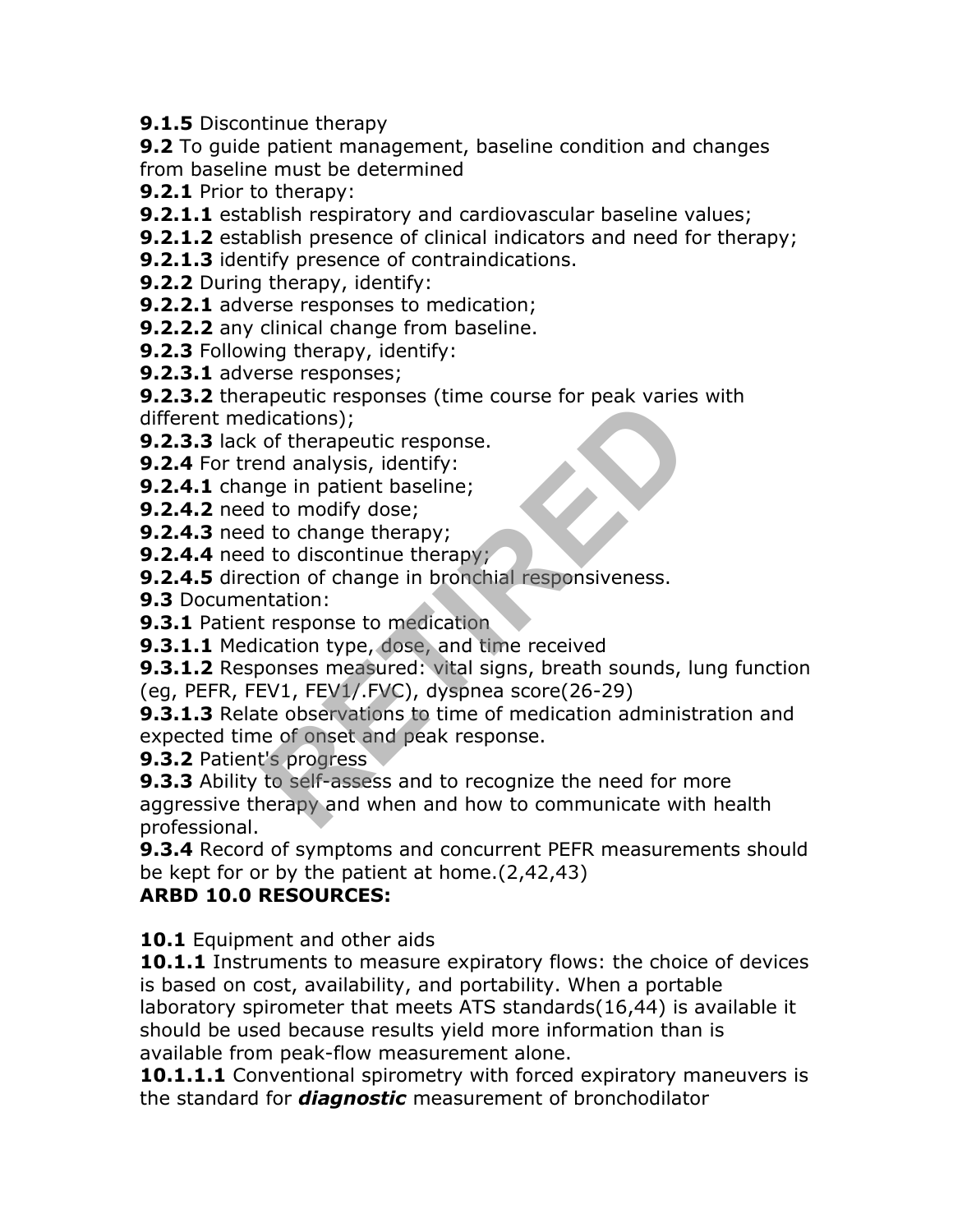response.(2,16,44)

**10.1.1.2** Peak flow measurement can be used for pre- and posttreatment measurement and for daily and trend

monitoring.(2,8,45,46)

**10.1.2** Stethoscope

**10.1.3** Pulse oximeter

**10.1.4** Structured interview form for complete history; validated dyspnea indices.(2)

**10.1.5** Materials for patient and family education and diary(2,42,43) **10.2** Resources--Personnel:

**10.2.1**Level II personnel--licensed or credentialed respiratory care practitioners (eg, RRT,(47) RPFT,(48) CPFT,(49) CRTT(50)) or persons with equivalent knowledge, training, and ability, who have

documented that knowledge and demonstrated the necessary skills: **10.2.1.1** to perform initial assessments and care for the unstable patient;

**10.2.1.2** to assess patient condition and response to therapy; **10.2.1.3** to identify the indications for and effects of specific medication and equipment;

**10.2.1.4** to instruct patients in proper breathing patterns and coughing techniques;

**10.2.1.5** to modify therapy and appropriately care for the patient in response to adverse reactions;

**10.2.1.6** to modify dose, frequency, or delivery method or to change medication according to the patient's response, within the constraints of the protocol or the physician's direction;

**10.2.1.7** to use proper technique for administration of aerosols; **10.2.1.8** to perform, interpret, and document conventional spirometry, peak expiratory flowrate, and ventilatory mechanics and to perform and document auscultation, inspection and assessment of vital signs, and Find knowledge and demonstrated the necess<br>perform initial assessments and care for the u<br>assess patient condition and response to thera<br>identify the indications for and effects of speci<br>nd equipment;<br>instruct patients in

**10.2.1.9** to teach proper use of symptom diary and peak-flow meter; **10.2.1.10** to develop, teach, and assess self-care plan for patient and family care giver;

**10.2.1.11** to properly use equipment, administer treatment, and make assessment in compliance with Universal Precautions and other infection-control procedures.(51,52)

**10.2.2** Level I personnel--licensed or credentialed respiratory care practitioners (eg, RRT,(47) RPFT,(48) CPFT,(49) CRTT(50)) or persons with equivalent knowledge, training, and ability, who have

documented that knowledge and demonstrated the necessary skills:

**10.2.2.1** to observe, measure, monitor, and document response variables established with the patient's care plan (eg, use of diary and peak flow meter);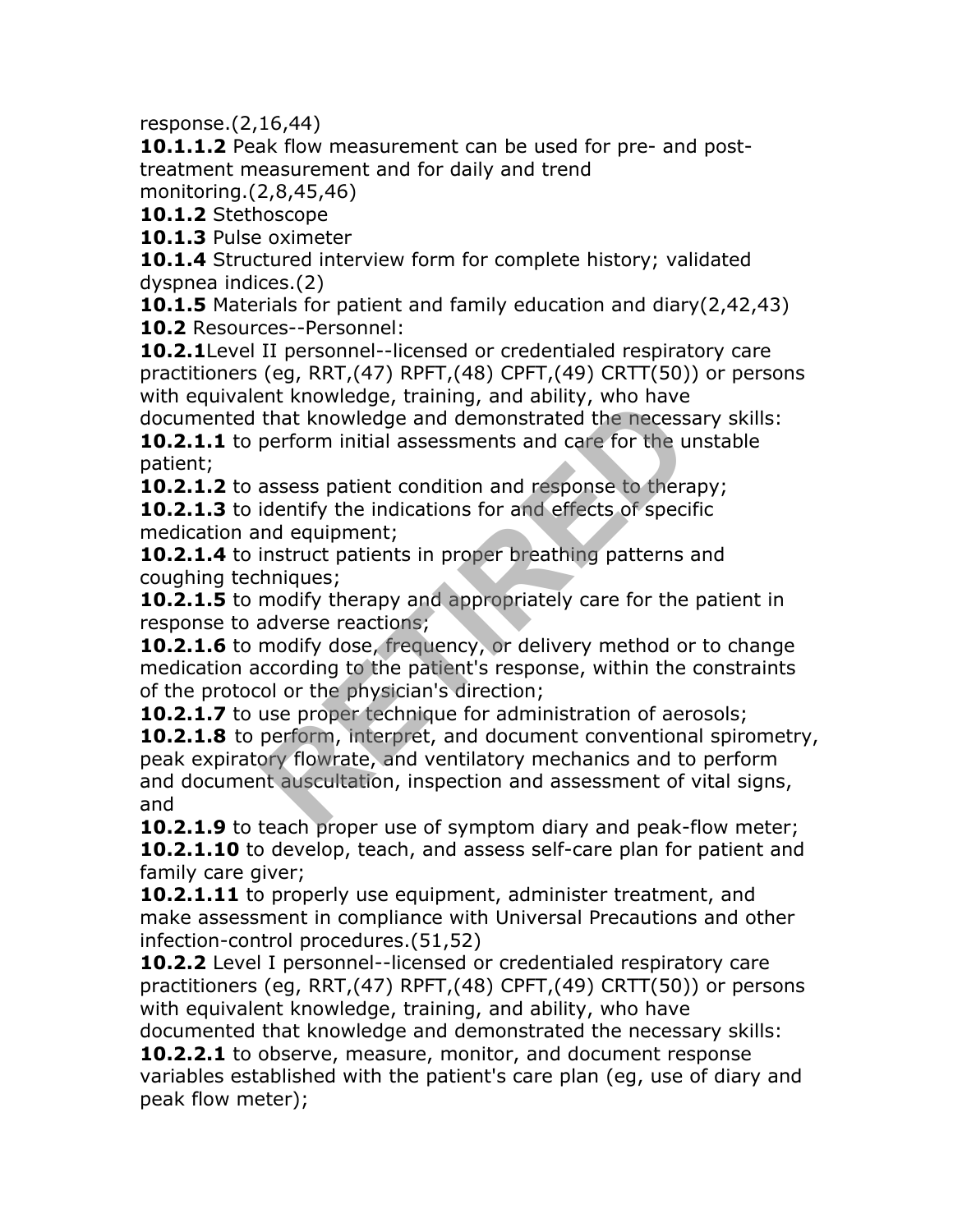**10.2.2.2** to use proper technique for administration of medication;

**10.2.2.3** to properly use and clean equipment;

**10.2.2.4** to instruct patients in proper breathing patterns and coughing techniques;

**10.2.2.5** to modify therapy and patient care (within the constraints of the protocol or physician's directions) in response to changes in monitored variables, severity of symptoms, or adverse reactions and to communicate any modifications to Level-II provider or physician;

**10.2.2.6** to properly use equipment, administer treatment, and make assessment in compliance with Universal Precautions and other infection-control procedures.(51,52)

**10.2.3** Patient or family/caregiver providing maintenance therapy must know and demonstrate ability:

**10.2.3.1** to monitor or measure response to bronchodilator in accordance with the patient's care plan (use of symptom diary and peak-flow meter);(2,42,43)

**10.2.3.2** to use proper technique for administration of medication and correct use of devices (eg, MDI, spacer, peak-flow meter, small volume nebulizer);(2,7,43)

**10.2.3.3** to properly use and clean equipment;

**10.2.3.4** to modify doses and frequency as prescribed and instructed in response to adverse reactions or increase in severity of symptoms and to appropriately communicate with physician regarding severity of symptoms.

## **ARBD 11.0 MONITORING:**

Monitoring seeks to establish baseline function and reveal the presence or absence of a desirable response to bronchodilator or other airway medication and to identify changes in airway reactivity in response to allergens, exercise, infection, or other causes. Desirable responses are: monitor or measure response to bronchodilate<br>with the patient's care plan (use of symptom d<br>eter);(2,42,43)<br>use proper technique for administration of me<br>f devices (eg, MDI, spacer, peak-flow meter,<br>lizer);(2,7,43)<br>properl

11.1 From observation of the patient

**11.1.1** General appearance is improved.

**11.1.2** Use of accessory muscles is decreased.

11.1.3 Sputum expectoration is increased.

**11.2** From auscultation

Breath sounds may be improved, with a decrease in wheezing(2-5) or adventitious breath sounds *and* the volume of air moved *is* increased. (Decreased wheezing, eg, the 'silent' chest coupled with decreased volume of air moved can be an indication of a worsening condition rather than improvement.)

**11.3** Vital signs are more nearly normal.(53-55)

**11.4** Patient reports improvement(18,29,30)(eg, less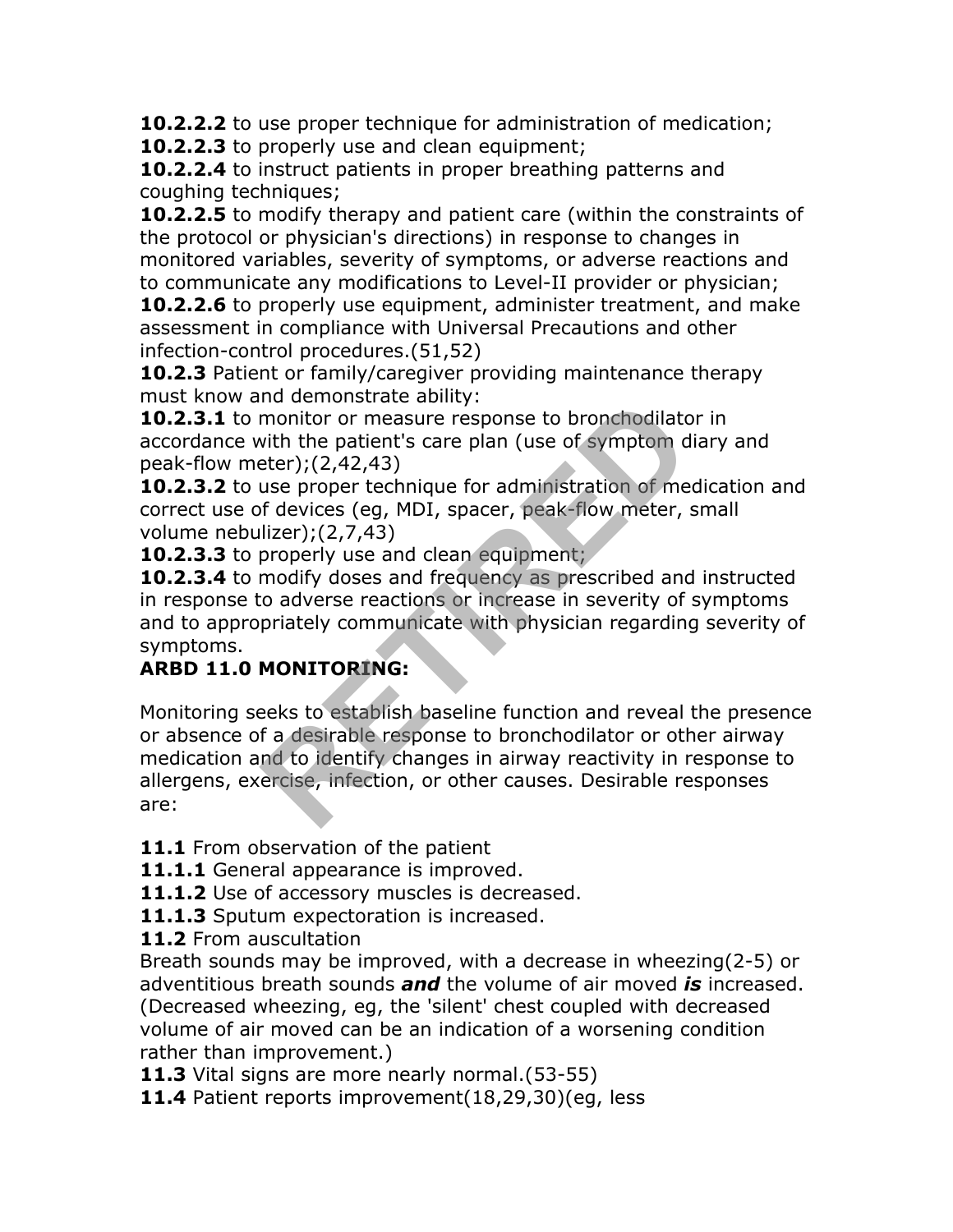dyspneic(56,57))

**11.5** From pulmonary function measurement: It is important to note that although correlation is generally high between values obtained by conventional spirometry and measurement of PEF, agreement may be poor for individual patients.(24,34,58)

**11.5.1** FEVl, FVC,(2,7,58-61) and/or FEF25-75%(2,58,60) are improved.

**Note:** The ATS standards for a positive bronchodilator response in adults is "12% increase, calculated from the prebronchodilator

response values,*and* a 200-mL increase in either FVC or FEV1."(62) Dynamic compression of the airways during forced maneuvers may mask bronchodilator response in some patients, and for these patients the additional measurement of airway resistance and calculation of specific conductance may provide more diagnostic evidence.

**11.5.2** PEF(2,7,58,60,63) is increased.

**Note:** National Asthma Education and Prevention (NAEPP) Guidelines(2) provide detailed directions for use of the PEF in the asthmatic population.

**11.6** SaO2 (or SpO2),(2) and/or arterial blood gas values are improved (Effects of underlying chronic respiratory, metabolic, or other condition should be considered.)

**11.7** Exercise performance is improved as reflected by a more normal PEF during exercise or immediately following(63) or an increase in distance achieved during the 6-minute walking test(59) In measurement of an way resistance and cacture<br>uctance may provide more diagnostic evidenc<br>2,7,58,60,63) is increased.<br>and Asthma Education and Prevention (NAEPP)<br>provide detailed directions for use of the PEF<br>pulation.<br>o

**11.8** Ventilator variables are improved.(38-40,64)

**11.8.1** Lower PIP (during volume ventilation)

**11.8.2** Lower plateau pressure, increased static lung compliance.

11.8.3 Decreased inspiratory and expiratory resistance

**11.8.4** Increased expiratory flow, improved flow-volume loop

**11.8.5** Decreased auto-PEEP

#### **ARBD 12.0 FREQUENCY**

**12.1** Acute unstable patient:

**12.1.1** Whenever possible, perform a full assessment and obtain a pretreatment baseline.

**12.1.2** Perform arterial blood gas analysis on admission if patient is in severe distress.(2)

**12.1.3** Assess and document all appropriate variables before and after each treatment, (breath sounds, vital signs, side effects during therapy, PEF or FEVl.(2)

**12.1.4** The frequency with which physical exam, PEF, and/or FEV1 are repeated should be based on the acuteness and severity of the patient's condition.

**12.1.5** SpO2 should be monitored continuously, if possible.(2)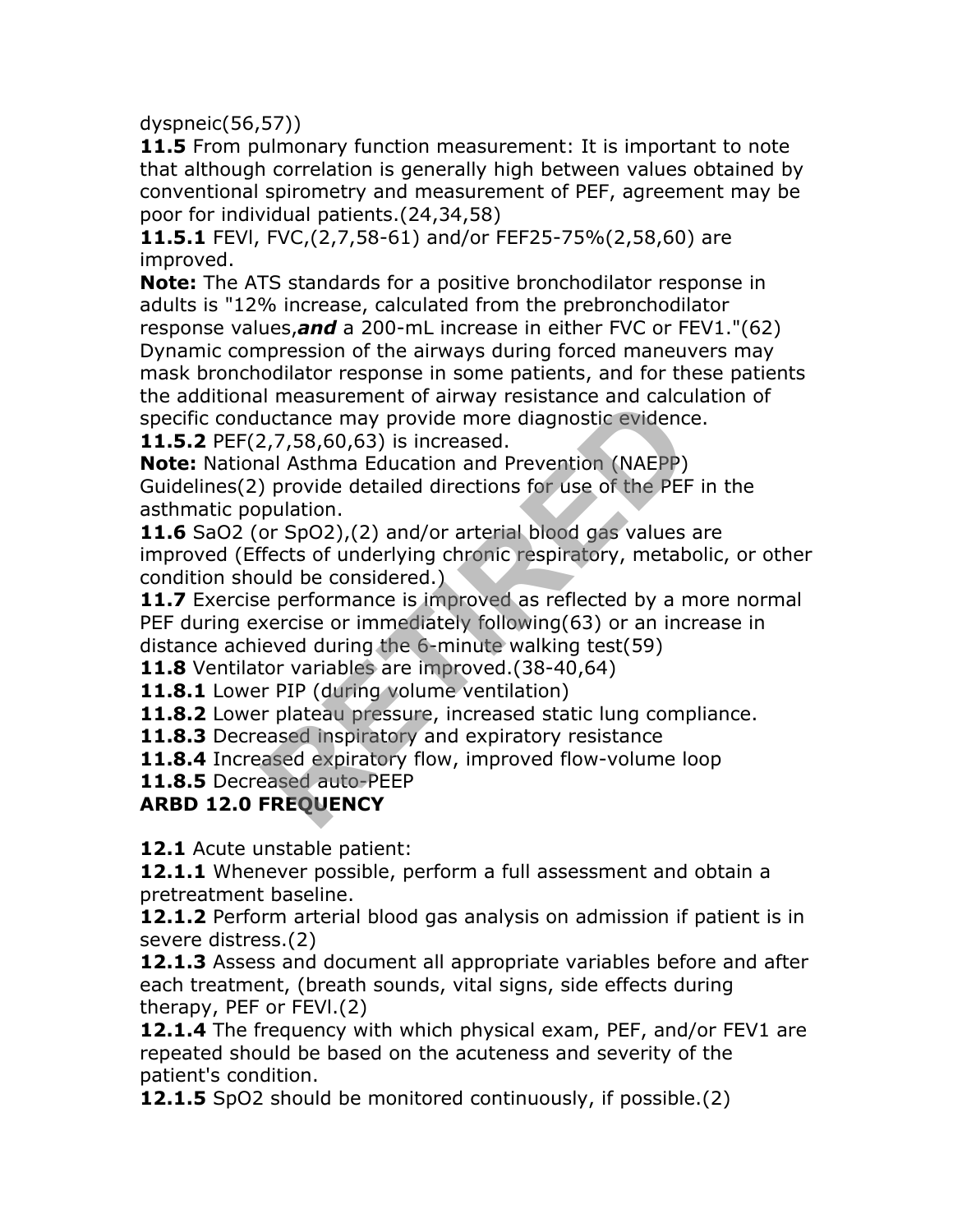**12.1.6** Assessment should continue at each level of medication dose to optimal response for patient(5) (eg, asthmatic patient achieves 70- 90% of predicted or "personal best" or is symptom free(2)) **12.2** Stable patient:(43,65)

**12.2.1** In the hospital setting, the PEF should be measured initially before and after each bronchodilator administration--to establish baseline function and to determine relative changes in function. Thereafter, twice daily determinations may be adequate.

**12.2.2** In the home, use the PEF 3-4 times a day (on rising, noon, 4-7 pm, and at bedtime)(2,66) to establish baseline function and to determine relative changes in function.

**12.2.2.1** For the stable COPD patient at home, twice a day measurements may be adequate.

**12.2.2.2** Asthmatic patients in the home will need to adjust the frequency of peak flow measurement according to their level of severity, with the development of symptoms, or with any deviation from baseline. Twice daily measurements (about 7 am and 7 pm) are recommended for routine monitoring--(variability between these two measurements is a measure of severity.(2)) Its may be adequate.<br>
the home will need to adju-<br>
peak flow measurement according to their lev<br>
n the development of symptoms, or with any c<br>
e. Twice daily measurements (about 7 am and<br>
d for routine monitoring--(variabi

**12.2.3** The pre- and postbronchodilator PEFRs, medication dosage, date and time, and the dyspnea score should be documented.

**12.2.4** The patient should be periodically re-evaluated for response to therapy.

## **ARBD 13.0 INFECTION CONTROL:**

13.1 Universal Precautions (47) and precautions related to the spread of tuberculosis as published by the Centers for Disease Control(48) should be followed.

**13.2** All equipment and supplies should be appropriately disposed of or subjected to high-level disinfection between patients.(67)

#### *Aerosol Therapy Focus Group*

*Jon O Nilsestuen PhD RRT,* Chairman, Galveston TX *James Fink MS RRT,* Hines IL *Theodore Witek Jr DrPH RPFT RRT,* Ridgefield CT *James Volpe III RRT MEd,* San Diego CA

#### **REFERENCES**

- 1. American Association for Respiratory Care. AARC Guideline: infant/toddler pulmonary function tests. Respir Care 1995;40(7):761-768.
- 2. National asthma education program--expert panel report. Guidelines for the diagnosis and management of asthma. NIH publication 91-3042A, June 1991.
- 3. McNamara RM, Cionni DJ. Utility of the peak expiratory flow rate in the differentiation of acute dyspnea: cardiac vs pulmonary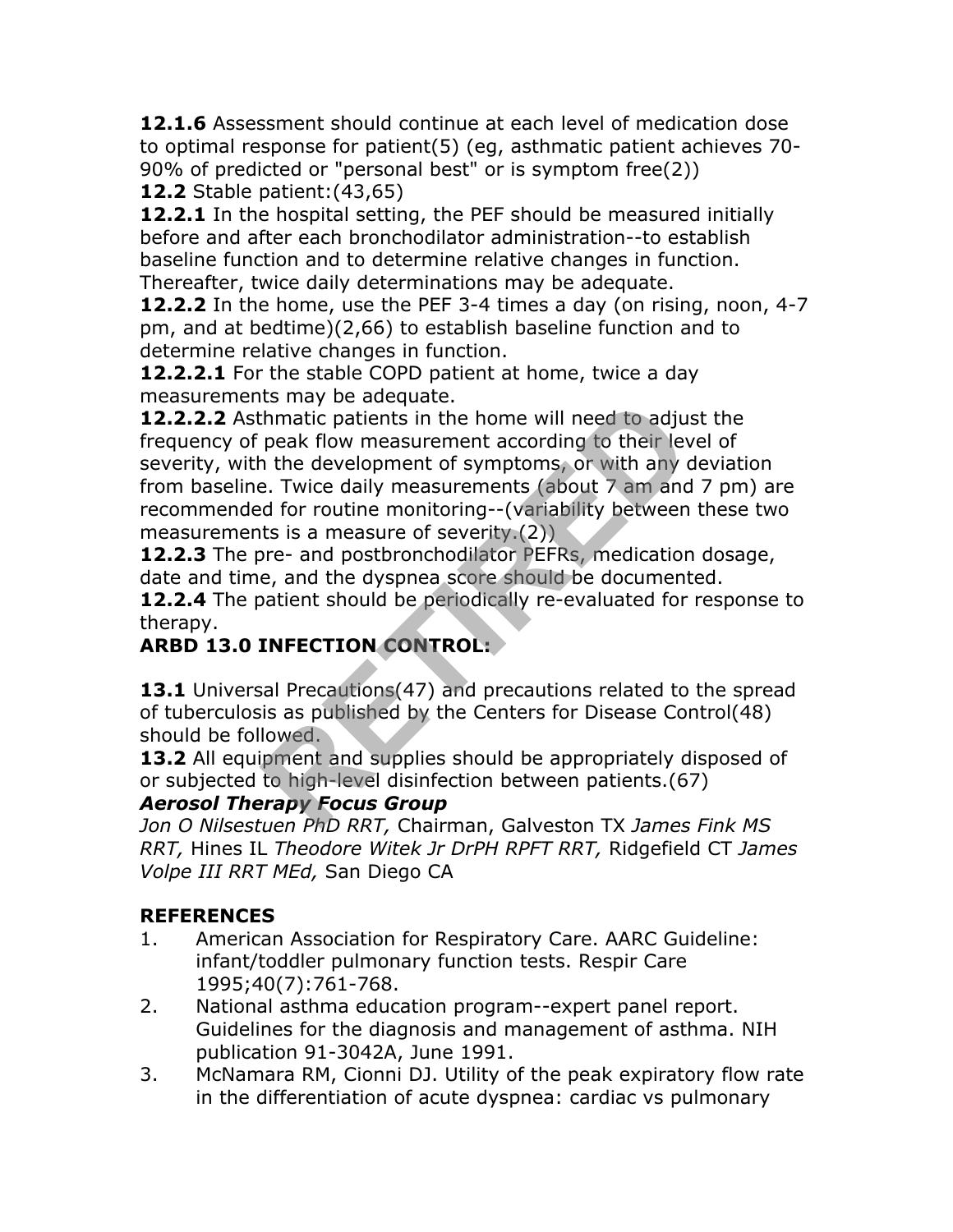origin. Chest 1992;101(1):129-132.

- 4. Charan NB, Carvalho P. Cardinal symptoms in respiratory disease. In: Pierson DJ, Kacmarek RM, eds. Foundations of respiratory care. New York: Churchill Livingstone, 1992:199-201.
- 5. Tashkin DP. Dosing strategies for bronchodilator aerosol delivery. Respir Care 1991;36(9):977-988.
- 6. Schuh S, Parkin P, Rajan A, Canny G, Healy R, Rieder M, et al. High- versus low-dose, frequently administered, nebulized albuterol in children with severe, acute asthma. Pediatrics 1989;83(4):513-518.
- 7. American Association for Respiratory Care. Aerosol Consensus Statement--1991. Respir Care 1991;36(9): 916-921.
- 8. Bellia V, Visconti A, Insalaco G, Cuttitta G, Ferrara G, Bonsignore G. Validation of morning dip of peak expiratory flow as an indicator of the severity of nocturnal asthma. Chest 1988;94(1):108-110.
- 9. Mitchell DM, Gildeh P, Dimond AH, Collins JV. Value of serial peak expiratory flow measurements in assessing treatment response in chronic airflow limitation. Thorax 1986;41(8):606- 610. r, viscolid A, fisalaco d, dutited d, remara d<br>dation of morning dip of peak expiratory flow<br>or of the severity of nocturnal asthma. Chest<br> $94(1):108-110$ .<br>II DM, Gildeh P, Dimond AH, Collins JV. Value (<br>xpiratory flow meas
- 10. Shim CS, Williams MH Jr. Evaluation of the severity of asthma: patients versus physicians. Am J Med 1980; 68(1)11-13.
- 11. Shim CS, Williams MH Jr. Relationship of wheezing to the severity of obstruction in asthma. Arch Intern Med 1983;132(5):890-892.
- 12. Lim TK, Ang SM, Rossing TH, Ingenito EP, Ingram RH. The effects of deep inhalation on maximal expiratory flow during intensive treatment of spontaneous asthmatic episodes. Am Rev Respir Dis 1989; 140:340-343.
- 13. Lemarchand P, Labrune S, Herer B, Huchon GJ. Cardiorespiratory arrest following peak expiratory flow measurement during attack of asthma. Chest 1991;100(4):168-169.
- 14. Stanescu DC, Teculescu DB. Exercise- and cough-induced asthma. Respiration 1970;27(4):377-383.
- 15. Stern RC, Horwitz SJ, Doershuk CF. Neurologic symptoms during coughing paroxysms in cystic fibrosis. J Pediatr 1988;112(6):9099-912.
- 16. American Association for Respiratory Care. AARC Guideline: Spirometry. Respir Care 1991;36:1414-1417.
- 17. American Association for Respiratory Care. AARC Guideline: Sampling for arterial blood gas analysis. Respir Care 1992;37(8):913-917.
- 18. Lebowitz MD. The use of peak expiratory flow rate measurements in respiratory disease. Pediatr Pulmonol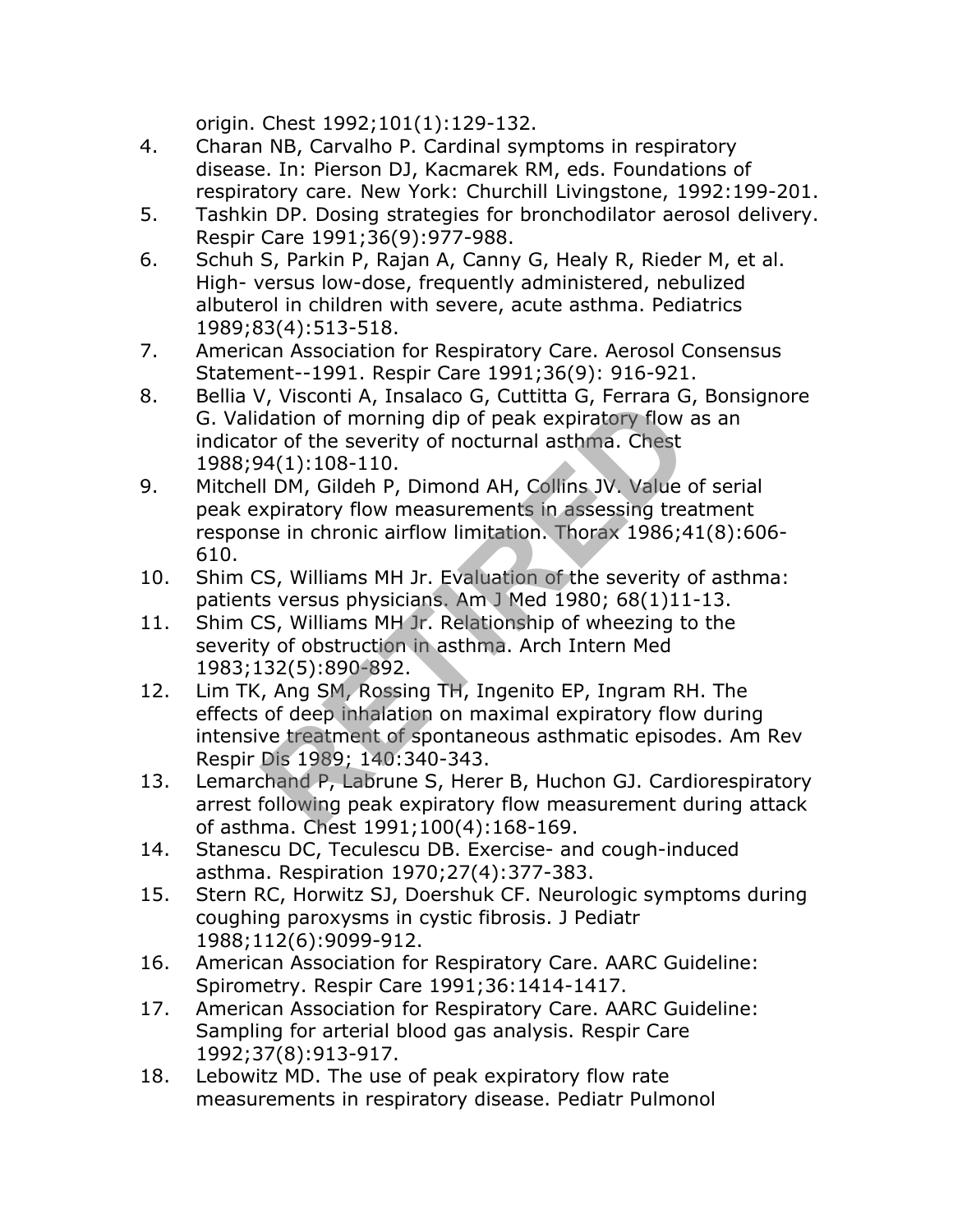1991;11:166-174.

- 19. van Schayck CP, Dompeling E, van Weel C, Folgering H, van den Hoogen HJ. Accuracy and reproducibility of the Assess peak flow meter. Eur Respir J 1990;3(3):338-341.
- 20. Jones KP, Mullee MA. Measuring peak expiratory flow in general practice: comparison of mini Wright peak flow meter and turbine spirometer. BMJ 1990;300 (6740):1629-1631.
- 21. Simmons M, Wynegar T, Hess D. Evaluation of the agreement between portable peak flow meters and a calibrated pneumotachometer. Respir Care 1993;38 (8):916-922.
- 22. Pedersen OF, Miller MR, Sigsgaard T, Tidley M, Harding RM. Portable peak flow meters: physical characteristics, influence of temperature, altitude, and humidity. Eur Respir J 1994;7(5):991-997.
- 23. Johns DP, Abramson M, Bowes G. Evaluation of a new ambulatory spirometer for measuring forced expiratory volume in one second and peak expiratory flow rate. Am Rev Respir Dis 1992;147:1245-1250.
- 24. Bérubé D, Cartier A, L'Archevêque J, Ghezzo H, Malo J-L. Comparison of peak expiratory flow rate and FEV1 in assessing bronchomotor tone after challenges with occupational sensitizers. Chest 1991;99(4):831-836.
- 25. American Thoracic Society, Committee on Proficiency Standards for Clinical Pulmonary Function Laboratories. Crapo RO, chairman. Standardization of spirometry--1994 update. Am J Respir Crit Care Med 1995; 152;1107-1136. (5):991-997.<br>
DP, Abramson M, Bowes G. Evaluation of a net<br>
atory spirometer for measuring forced expirate<br>
second and peak expiratory flow rate. Am Rev<br>
47:1245-1250.<br>
D, Cartier A, L'Archevêque J, Ghezzo H, Malo<br>
rison o
- 26. Mahler DA, Weinberg DH, Wells CK, Feinstein AR. The measurement of dyspnea: contents, interobserver agreement, and physiologic correlates of two new clinical indexes. Chest 1984;85(6):751-758.
- 27. Stoller JK. Ferranti R, Feinstein AR. Further specification and evaluation of a new clinical index for dyspnea. Am Rev Respir Dis 1986;134:1129-1134.
- 28. Mahler DA, Harver A. A factor analysis of dyspnea ratings, respiratory muscle strength, and lung function in patients with chronic obstructive pulmonary disease. Am Rev Respir Dis 1992;145:467-470.
- 29. Turner TR, Corkery KJ, Ecleman D, Gelb AM, Lipavsky A, Sheppard D. Equivalence of continuous flow nebulizer and metered-dose inhaler with reservoir bag for treatment of acute airflow obstruction. Chest 1988;93(3):476-481.
- 30. Berry RB, Shinto RA, Wong FH, Despers JA, Light RW. Nebulizer vs spacer for bronchodilator delivery in patients hospitalized for acute exacerbation of COPD. Chest 1989;96(6):1241-1246.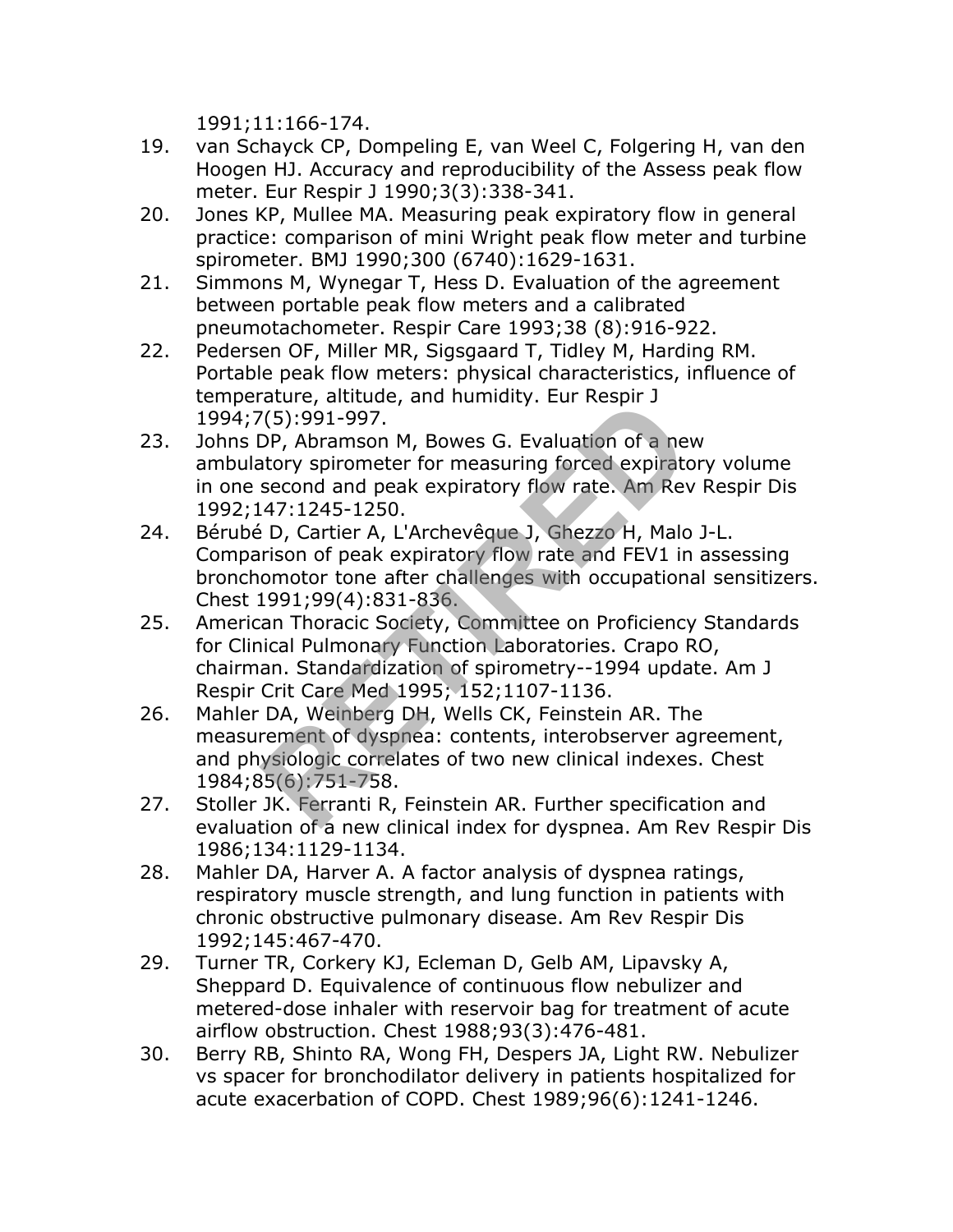- 31. Wilkins RL, Dexter JR, Smith JR. Survey of adventitious lung sound terminology in case reports. Chest 1984;85(4):523-525.
- 32. Burki NK, Mitchell K, Chaudhary BA, Zechman FW. The ability of asthmatics to detect added resistive loads. Am Rev Respir Dis 1978;117;71-75.
- 33. Sly PD, Landau LI, Weymouth R. Home recording of peak expiratory flow rates and perception of asthma. Am J Dis Child 1985;139(5):479-482.
- 34. Burdon JGW, Juniper EF, Killian KJ, Hargreave FE, EJM Campbell. The perception of breathlessness in asthma. Am Rev Respir Dis 1982;126:825-828.
- 35. Habib MP. Physiologic implications of artificial airways. Chest 1989;96(1):180-184.
- 36. Sharar SR. The effects of artificial airways on airflow and ventilatory mechanics: basic concepts and clinical relevance. Respir Care 1995;40(3):257-262.
- 37. Gottfried SB, Rossi A, Higgs BD, Calverley PMA, Zocchi L, Bozic C, Milic-Emili J. Noninvasive determination of respiratory system mechanics during mechanical ventilation for acute respiratory failure. Am Rev Respir Dis 1985;131(3):414-420. SR. The effects of artificial airways on airflow<br>tory mechanics: basic concepts and clinical rel<br>Care 1995;40(3):257-262.<br>ed SB, Rossi A, Higgs BD, Calverley PMA, Zocc<br>mili J. Noninvasive determination of respirator<br>nics d
- 38. Gay PC, Rodarte JR, Tayyab M, Hubmayr RD. Evaluation of bronchodilator responsiveness in mechanically ventilated patients. Am Rev Respir Dis 1987;136(4):880-885.
- 39. Hess D. The delivery of aerosolized bronchodilator to mechanically ventilated intubated adult patients (editorial) Respir Care 1990;35(5): 399-404.
- 40. Kacmarek RM, Hess D. The interface between patient and aerosol generator. Respir Care 1991;36(9):952-976.
- 41. Criner GJ, Isaac L. Psychological issues in the ventilatordependent patient. Respir Care 1995;40(8):855-865.
- 42. Hetzel MR, Williams IP, Shakespeare RM. Can patients keep their own peak-flow records reliably? Lancet 1979; 1(8116):597-599.
- 43. Ignacio-Garcia JM, Gonzalez-Santos P. Asthma self-management education program by home monitoring of peak expiratory flow. Am J Respir Crit Care Med 1995; 151:353-359.
- 44. American Thoracic Society. Standardization of spirometry--1987 update. Am Rev Respir Dis 1987;136:1285-1298. Printed concurrently in Respir Care 1987;32: 1039-1060.
- 45. Enright PL, Sherrill DL, Lebowitz MD. Ambulatory monitoring of peak expiratory flow: Reproducibility and quality control. Chest 1995;107:657-661.
- 46. Quakenboss JJ, Lebowitz MD, Krzyzanowski M. The normal range of diurnal changes in peak expiratory flow rates: relationship to symptoms and respiratory disease. Am Rev Respir Dis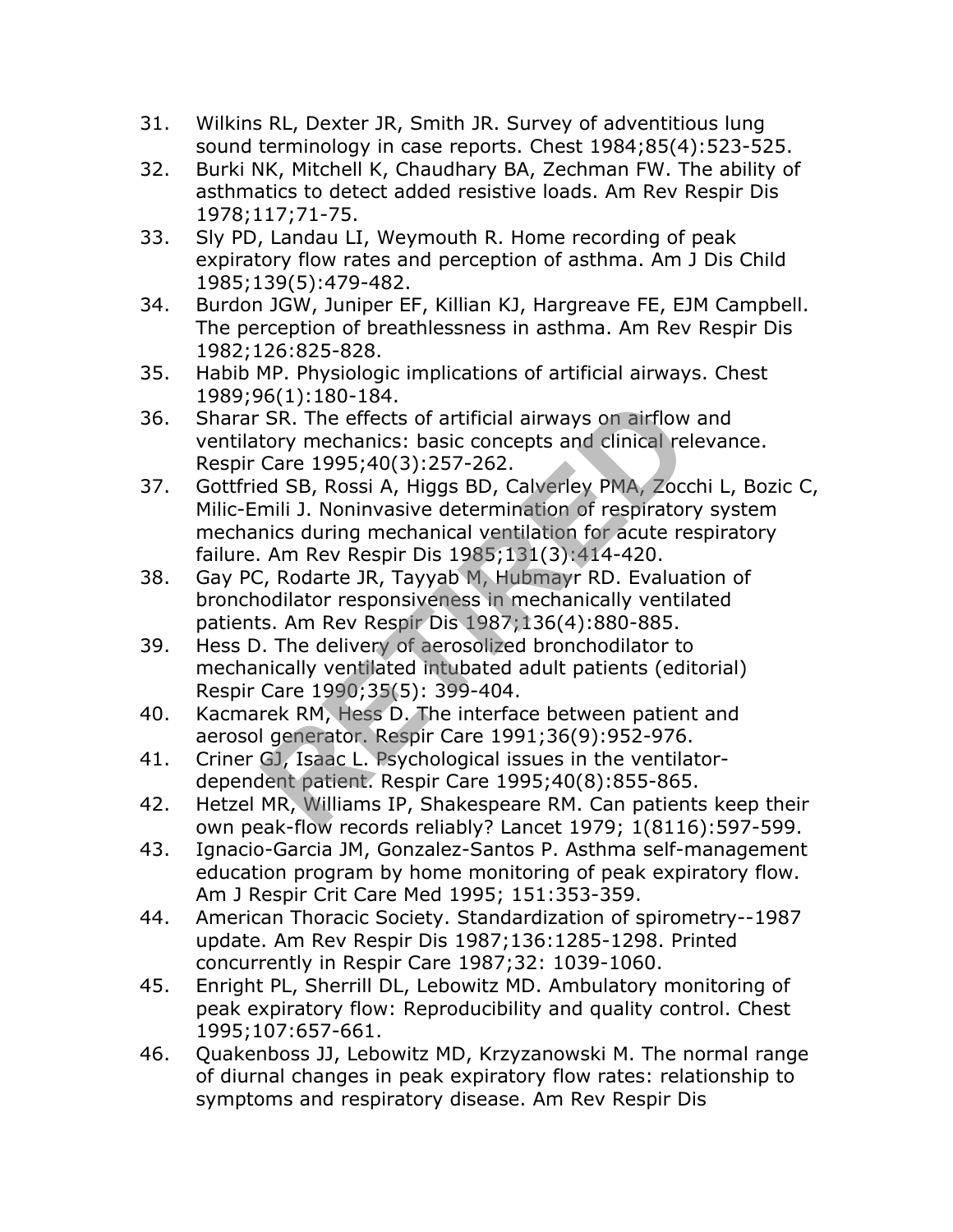1991;143:323-330.

- 47. National Board for Respiratory Care. NBRC 1994 Study Guide-- RRT examination. Shawnee Mission KS: National Board for Respiratory Care, 1994.
- 48. National Board for Respiratory Care. NBRC 1994 Study Guide-- RPFT examination. Shawnee Mission KS: National Board for Respiratory Care, 1994.
- 49. National Board for Respiratory Care. NBRC 1994 Study Guide-- CPFT examination. Shawnee Mission KS: National Board for Respiratory Care, 1994.
- 50. National Board for Respiratory Care. NBRC 1994 Study Guide-- CRTT examination. Shawnee Mission KS: National Board for Respiratory Care, 1994.
- 51. Centers for Disease Control. Update: Universal Precautions for prevention of transmission of human immunodeficiency virus, hepatitis B virus, and other bloodborne pathogens in health-care settings. MMWR 1988;37:377-382,387-388. is for Disease Control. Update: Universal Precation of transmission of human immunodeficier<br>is B virus, and other bloodborne pathogens in<br>s. MMWR 1988;37:377-382,387-388.<br>s for Disease Control. Guidelines for preventin<br>iss
- 52. Centers for Disease Control. Guidelines for preventing the transmission of tuberculosis in health-care settings, with special focus on HIV-related tissues. MMWR 1990;39(RR-17):1-29.
- 53. Gravelyn TR, Weg JG. Respiratory rate as an indicator of acute respiratory dysfunction. JAMA 1980;244 (10):1123-1125.
- 54. McFadden JP, Price RC, Eastwood HD, Briggs RS. Raised respiratory rate in elderly patients: a valuable physical sign. BMJ 1982;284(6316):626-627.
- 55. Browning IB, D'Alonzo GE, Tobin MJ. Importance of respiratory rate as an indicator of respiratory dysfunction in patients with cystic fibrosis. Chest 1990;97 (6):1317-1321.
- 56. Newhouse MT, Dolovich MB. Aerosol therapy of reversible airflow obstruction--concepts and clinical applications. Chest 1987;91(5,suppl)58-64.
- 57. Toogood JH. Helping your patients make better use of MDIs and spacers. J Respir Dis 1994 15:2:151-164.
- 58. Meltzer AA, Smolensky MH, D'Alonzo GE, Harris RB, Scott PH. An assessment of peak expiratory flow as a surrogate measurement of FEV1 in stable asthmatic children. Chest 1989;96(2):329-333.
- 59. Mestitz H, Copland JM, McDonald CF. Comparison of outpatient nebulized vs metered dose inhaler terbutaline in chronic air flow obstruction. Chest 1989;96(6): 1237-1240.
- 60. Cissik JH, Bode FR, Smith JA. Double-blind crossover study of five bronchodilator medications and two delivery methods in stable asthma: is there a best combination for use in the pulmonary laboratory? Chest 1986;90:(4):489-493.
- 61. Shim CS, Williams MH Jr. Effect of bronchodilator therapy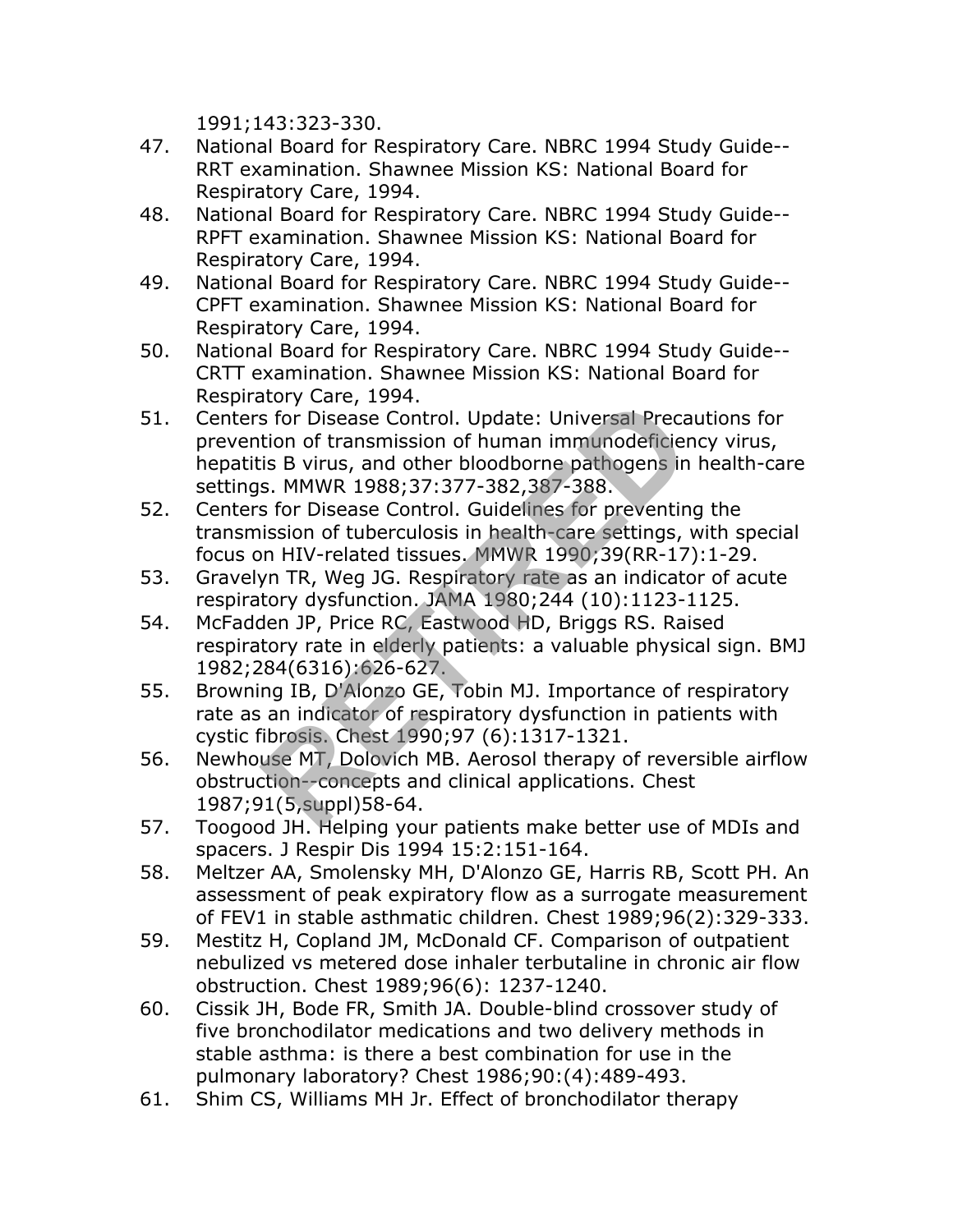administered by canister versus jet nebulizer. J Allerg Clin Immunol 1984;73(3):387-390.

- 62. American Thoracic Society. Lung function testing: selection of reference values and interpretive strategies. Am Rev Respir Dis 1991;144(5):1202-1218.
- 63. Jenkins SC, Heaton RW, Fulton TJ, Moxham J. Comparison of domiciliary nebulized salbutamol and salbutamol from a metered-dose inhaler in stable chronic airflow limitation. Chest 1987;91(6):804-807.
- 64. Fernandez A, Lazaro A, Garcia A, Aeagon C, Cerda E. Bronchodilators in patients with chronic obstructive pulmonary disease on mechanical ventilation: utilization of metered-dose inhalers. Am Rev Respir Dis 1990;141: 164-168.
- 65. Reddel HK, Salome CM, Peat JK, Woolcock AJ. Which index of peak expiratory flow is most useful in the management of stable asthma? Am J Respir Crit Care Med 1995;151:1320-1325. S. And New Respir Dis 1930,141. 104 100.<br>
HK, Salome CM, Peat JK, Woolcock AJ. Which<br>
xpiratory flow is most useful in the management?<br>
P. Am J Respir Crit Care Med 1995;151:1320-<br>
D. Kotses H, Creer TL. Improving the abil
- 66. Harm DL, Kotses H, Creer TL. Improving the ability of peak expiratory flow rates to predict asthma. J Allergy Clin Immunol 1985;76(5):688-694.
- 67. Ahmed J, Brutus A, D'Amato RF, Glatt AE. *Acinetobacter calcoaceticus anitratus* outbreak in the intensive care unit traced to a peakflow meter. Am J Infect Control 1994;22(5):319-321.

## **ADDITIONAL BIBLIOGRAPHY**

- Adelroth E, Hargreave FE, Ramsdale EH. Do physicians need objective measurements to diagnose asthma? Am Rev Respir Dis 1986;134(4):704-707.
- Anderson SD, Silverman M, Konig P, Godfrey S. Exercise-induced asthma. Br J Dis Chest 1975;69(1):1-39.
- Bolder PM, Healy TE, Bolder AR, Beatty PC, Kay B. The extra work of breathing through adult endotracheal tubes. Anesth Analg 1986;65(8):853-859.
- Ba M, Spier S, Lapierre G, Lamarre A. Wet nebulizer versus spacer and metered dose inhaler via tidal breathing. J Asthma 1989;26(6):355-358.
- Bersten AD, Rutten AJ, Vedig AE, Skrowronski GA. Additional work of breathing imposed by endotracheal tubes, breathing circuits, and intensive care ventilators. Crit Care Med 1989;17(7):671-677.
- Clark NM, Evans, Melllins RB. Patient use of peak flow monitoring. Am Rev Respir Dis 1992;145:722-725.
- Comstock GW, Tockman MS, Hesing KJ, Hennesy KM. Standardized respiratory questionnaires: comparison of the old with the new. Am Rev Respir Dis 1979; 119(1)45-53.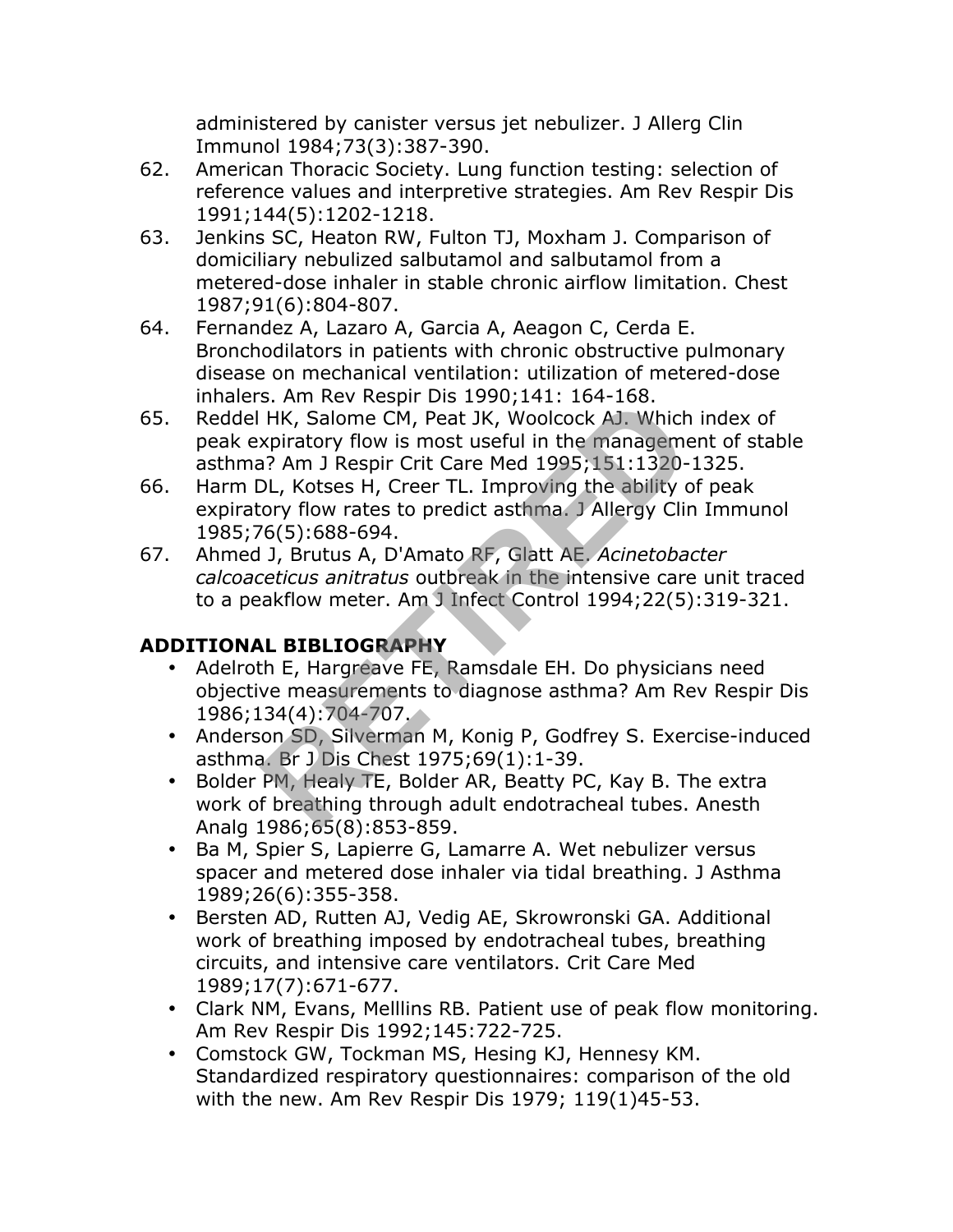- Cook NR, Evans DA, Scherr PA, Speizer FE, Vedal S, Branch LG, et al. Peak expiratory flow rate in an elderly population. Am J Epidemiol 1989;130(1):66-78.
- Eichenhom MS, Beauchamp RK, Harper PA, Ward JC. An assessment of three portable peak flow meters. Chest 1982;82(3):306-309.
- Fernandez R, Sole J, Blanch L, Artigas A. The effect of short-term instillation of a mucolytic agent (Mesna) on airway resistance in mechanically ventilated patients. Chest 1995;107(4):1101-1106.
- Gal TJ, Suratt PM. Resistance to breathing in healthy subjects following endotracheal intubation under topical anesthesia. Anesth Analg 1980;59(4):270-274.
- Gautrin D, D'Aquino LC, Gagnon G, Malo J-L, Cartier A. Comparison between peak expiratory flow rates (PEFR) and FEV1 in the monitoring of asthmatic subjects at an outpatient clinic. Chest 1994;106(5):1419-1426.
- Gay PC, Patel HG, Nelson SB, Gilles B, Hubmayr RD. Metered dose inhalers for bronchodilator delivery in intubated mechanically ventilated patients. Chest 1991;99(1)66-71.
- Godfrey S. Exercise-induced asthma--clinical, physiological, and therapeutic implications. J Allergy Clin Immunol 1975;56(1):1- 17.
- Godfrey S, Konig P. Suppression of exercise-induced asthma by salbutamol, theophylline, atropine, cromolyn, and placebo in a group of asthmatic children. Pediatrics 1975;56(5, Part 2, suppl):930-934. For Dequine Exteriors of exercise into the product of the set of permuintering of ashmatic subjects at an outpatition of ashmatic subjects at an outpatition of ashmatic subjects at an outpatition of the price of the proced
- Godfrey S. Exercise-induced asthma-clinical physiological, and therapeutic implications. J Allergy Clin Immunol 1975;56(1):1- 17.
- Gupta CK, Mathur N. Statistical models relating peak expiratory flow rates to age, height, and weight in men and women. J Epidemiol Community Health 1982;36(1):64-67.
- Harm DL, Marion RJ, Creer TL, Kotses H. Effects of instructions on pulmonary function values. J Asthma 1985;22 (6):289-294.
- Kelly CA, Gibson GJ. Relation between FEV1 and peak expiratory flow in patients with chronic airflow obstruction. Thorax 1988;43(4):335-336.
- Levinson H, Reilly PA, Worsley GH. Spacing devices and metered-dose inhalers in childhood asthma. J Pediatr 1985; 107(5):662-668.
- Marini JJ, Rodriguez RM, Lamb V. Chest 1986;89(1):56-63.
- Marini JJ. Dyspnea during weaning. Respir Care 1995;40 (3):271-276.
- Melville C, Phelan PD, Landau LI. Nebulized fenoterol compared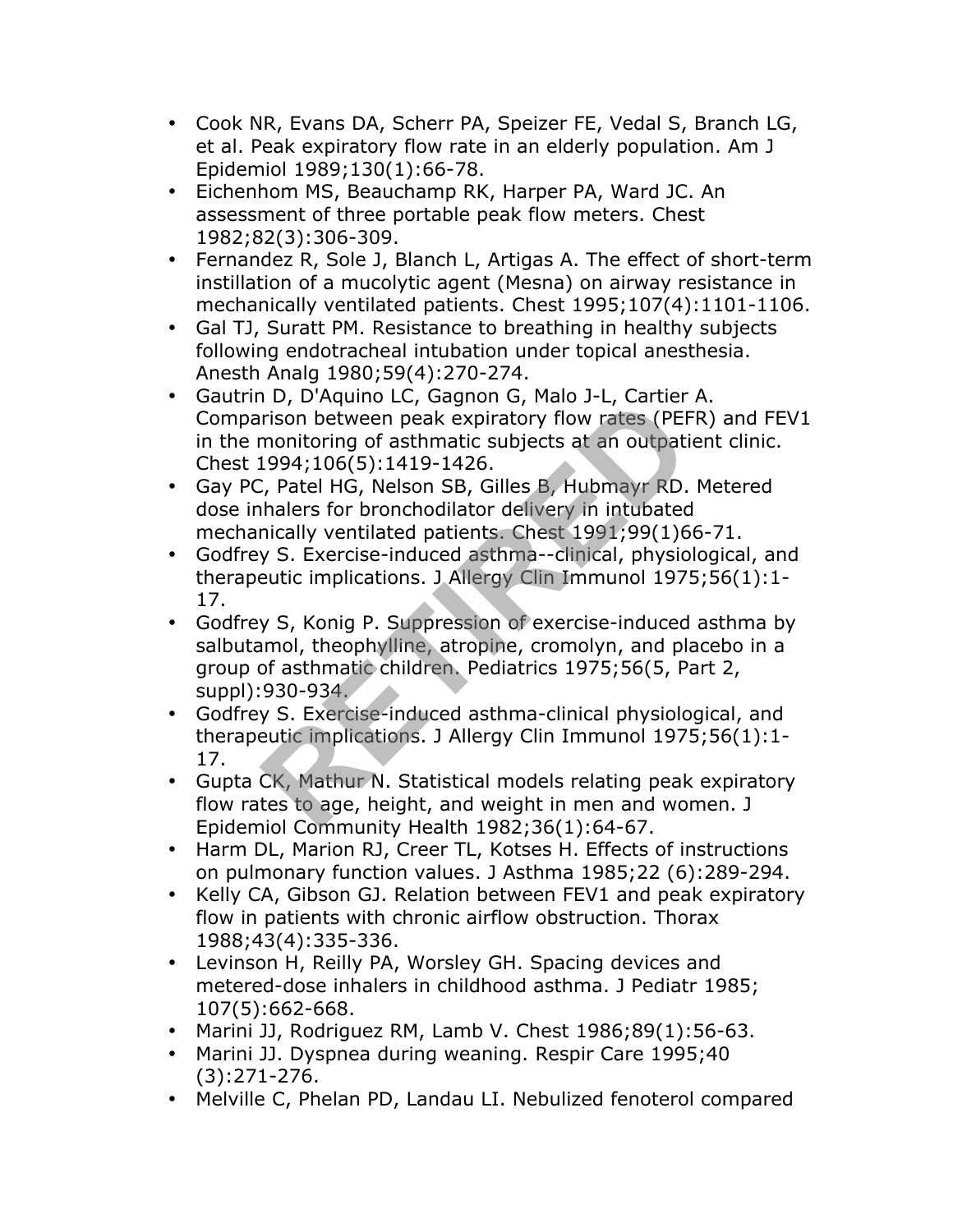with metered aerosol. Arch Dis Child 1985;60 (3):257-259.

- Morgan MDL, Singh BV, Frame MH, Williams SJ. Terbutaline aerosol given through pear spacer in acute severe asthma. BMJ 1985;285(6345):849-850.
- O'Callaghan C, Milner AD, Swarbrick A. Spacer device with face mask attachment for giving bronchodilators to infants with asthma. BMJ 1989;298(6667):160-161.
- O'Reilly JF, Gould G, Kendrick AH, Laszlo G. Domiciliary comparison of terbutaline treatment by metered dose inhaler with and without conical spacer in severe and moderately severe chronic asthma. Thorax 1986;41(10):766-770.
- Pollack CV Jr. Utilization of the peak expiratory flow rate in evaluation of acute dyspnea of cardiac or pulmonary origin (letter). Chest 1993;103(4):1306-1307.
- Ramsdale EH, Morris MM, Hargreave FE. Interpretation of peak flow rates in chronic bronchitis. Thorax 1986;41 (10):771-776.
- Shapiro M, Wilson RK, Casar G, Bloom K, Teague RB. Work of breathing through different sized endotracheal tubes. Crit Care Med 1986;14(12):1028-1031.
- Thomas P, Pugsley JA, Stewart JH. Theophylline and salbutamol improve pulmonary function in patients with chronic obstructive pulmonary disease. Chest 1992;101(1):160-165.
- Venables KM. Burges PS, Davison AG, Newman-Taylor AJ. Peak flow rate records in surveys: reproducibility of observers' reports. Thorax 1984;39(11):828-832.
- Volpe J, Kendall H, Gilbert D, Stowe B, Dundovich K. Metered dose inhalers. RT 1990;3(3):18-23.
- Weissman C, Askanazi J, Rosenbaum SH, Damask MC, Hyan AI. Kinney JM. Response to tubular airway resistance in normal subjects and postoperative patients. Anesthesiology 1986;64(3):353-358. I. Chest 1993;103(4):1306-1307.<br>
ale EH, Morris MM, Hargreave FE. Interpretatives in chronic bronchitis. Thorax 1986;41 (10)<br>
20 M, Wilson RK, Casar G, Bloom K, Teague RB<br>
Reging through different sized endotracheal tubes<br>
- Wright PE, Marini JJ, Bernard GR. In vitro versus in vivo comparison of endotracheal tube airflow resistance. Am Rev Respir Dis 1989;140(1):10-16.
- Wu RS, Wu KC, Tsai YH, Cheng RK, Tan PP. Inhaled fenoterol pretreatment attenuates airway resistance response to endotracheal intubation. Acta Anaesthesiol Sin 1995;33(1):7-14.
- Zandstra DF, Stoutenbeek CP, Miranda Dr. Effect of mucolytic and bronchodilator aerosol therapy on airway resistance in mechanically ventilated patients. Intensive Care Med 1985;11(6):316-318.
- Zureik M, Liard R, Segala C, Henry C, Korobaeff M, Neukirch F. Peak expiratory flow rate variability in population surveys: does the number of assessments matter. Chest 1995;107:418-423.